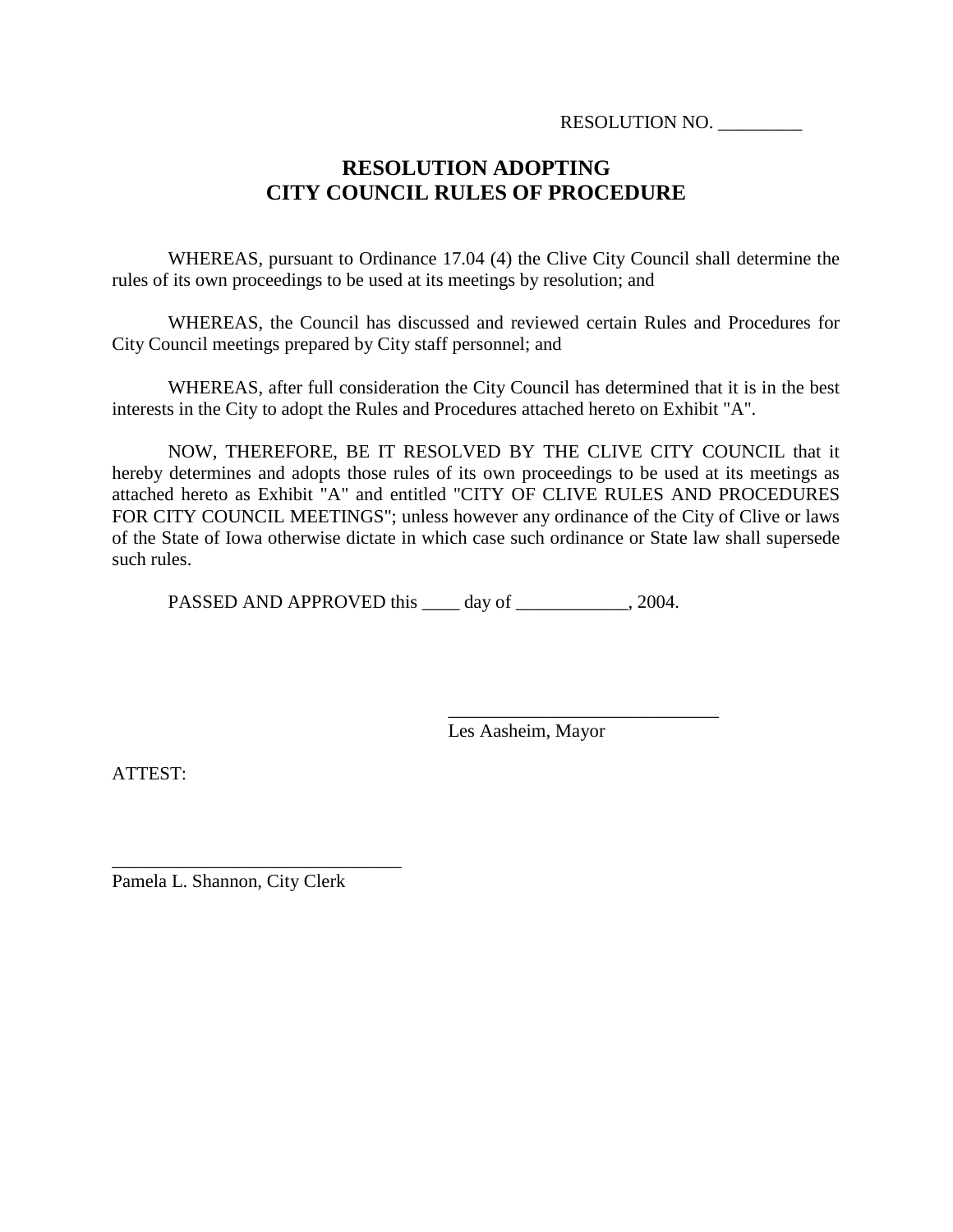# EXHIBIT "A"

# CITY OF CLIVE

# RULES AND PROCEDURES FOR CITY COUNCIL MEETINGS

#### **Rule 1**

The generally accepted rules of procedure for conducting City Council meetings, to be followed informally unless otherwise requested by the Mayor or a Council member, shall be Roberts Rules of Order, Newly Revised.

# **Rule 2**

The Mayor, or such other presiding officer, shall rule on all questions of order without debate, subject, however, to an appeal by the Council; in which case a majority vote of Council shall determine the question of order.

## **Rule 3**

In the absence of the Mayor or Mayor Pro-Tempore, the City Clerk or his/her assistant shall call the Council to order, whereupon a temporary presiding officer shall be designated by a majority vote of those members of the Council present.

#### **Rule 4**

A Council member will upon recognition by the presiding officer limit his/her discussion to a reasonable length of time and confine his/her comments to the question under debate.

#### **Rule 5**

The Mayor, or such other presiding officer, shall be entitled to the privilege of closing debate.

# **Rule 6**

A motion to reconsider must be made by a Council member who voted on the prevailing side. A motion to reconsider may be made at the meeting at which the original motion, resolution or ordinance is considered, or at a subsequent meeting up to and including the earliest to occur of the following (i) the meeting at which the minutes are approved for the original motion, resolution or ordinance or; (ii) the second meeting after the original motion, resolution or ordinance is considered.